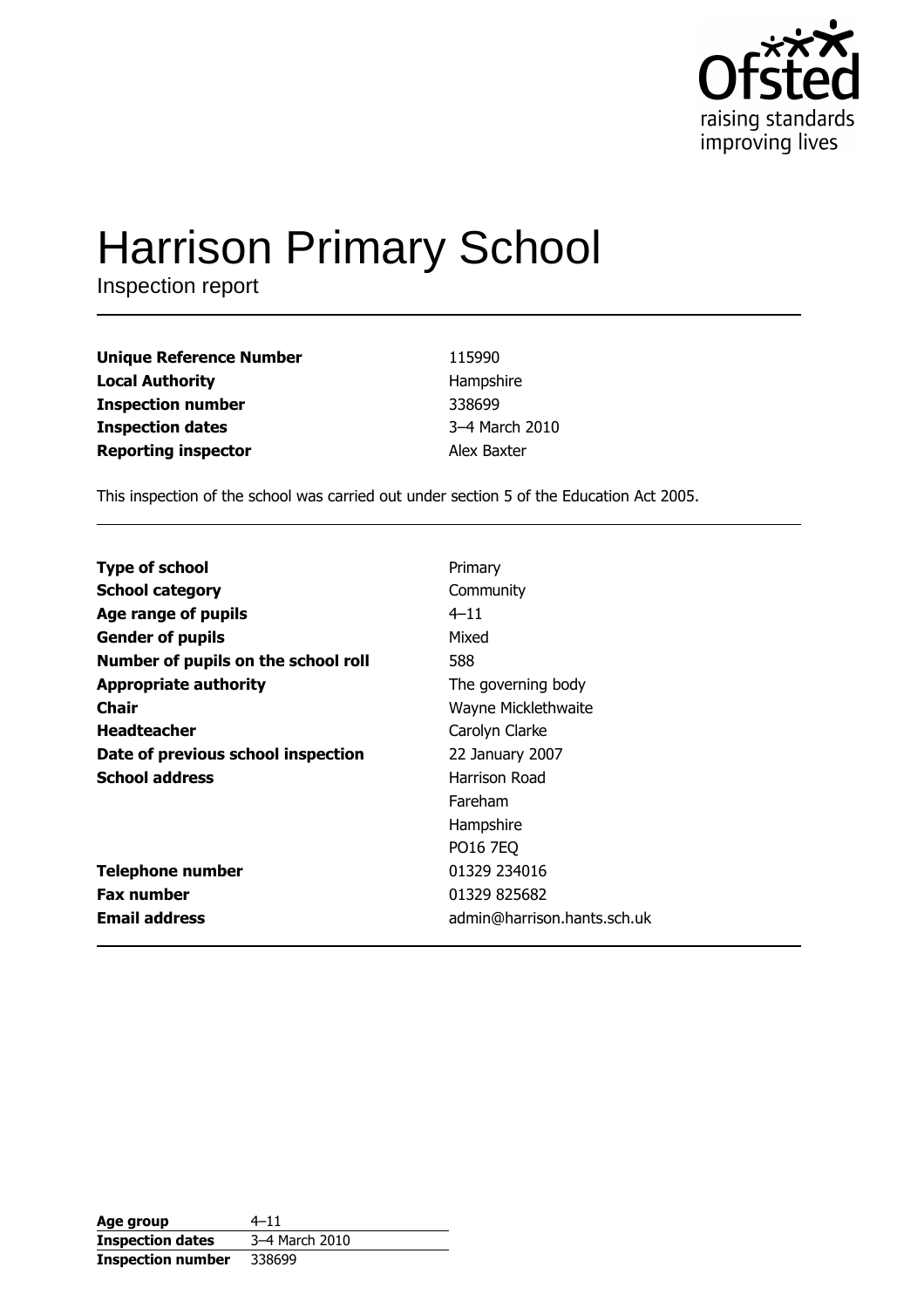The Office for Standards in Education, Children's Services and Skills (Ofsted) regulates and inspects to achieve excellence in the care of children and young people, and in education and skills for learners of all ages. It regulates and inspects childcare and children's social care, and inspects the Children and Family Court Advisory Support Service (Cafcass), schools, colleges, initial teacher training, work-based learning and skills training, adult and community learning, and education and training in prisons and other secure establishments. It rates council children's services, and inspects services for looked after children, safequarding and child protection.

Further copies of this report are obtainable from the school. Under the Education Act 2005, the school must provide a copy of this report free of charge to certain categories of people. A charge not exceeding the full cost of reproduction may be made for any other copies supplied.

If you would like a copy of this document in a different format, such as large print or Braille, please telephone 08456 404045, or email enquiries@ofsted.gov.uk.

You may copy all or parts of this document for non-commercial educational purposes, as long as you give details of the source and date of publication and do not alter the documentation in any way.

Royal Exchange Buildings St Ann's Square Manchester M2 7LA T: 08456 404045 Textphone: 0161 618 8524 E: enquiries@ofsted.gov.uk W: www.ofsted.gov.uk © Crown copyright 2010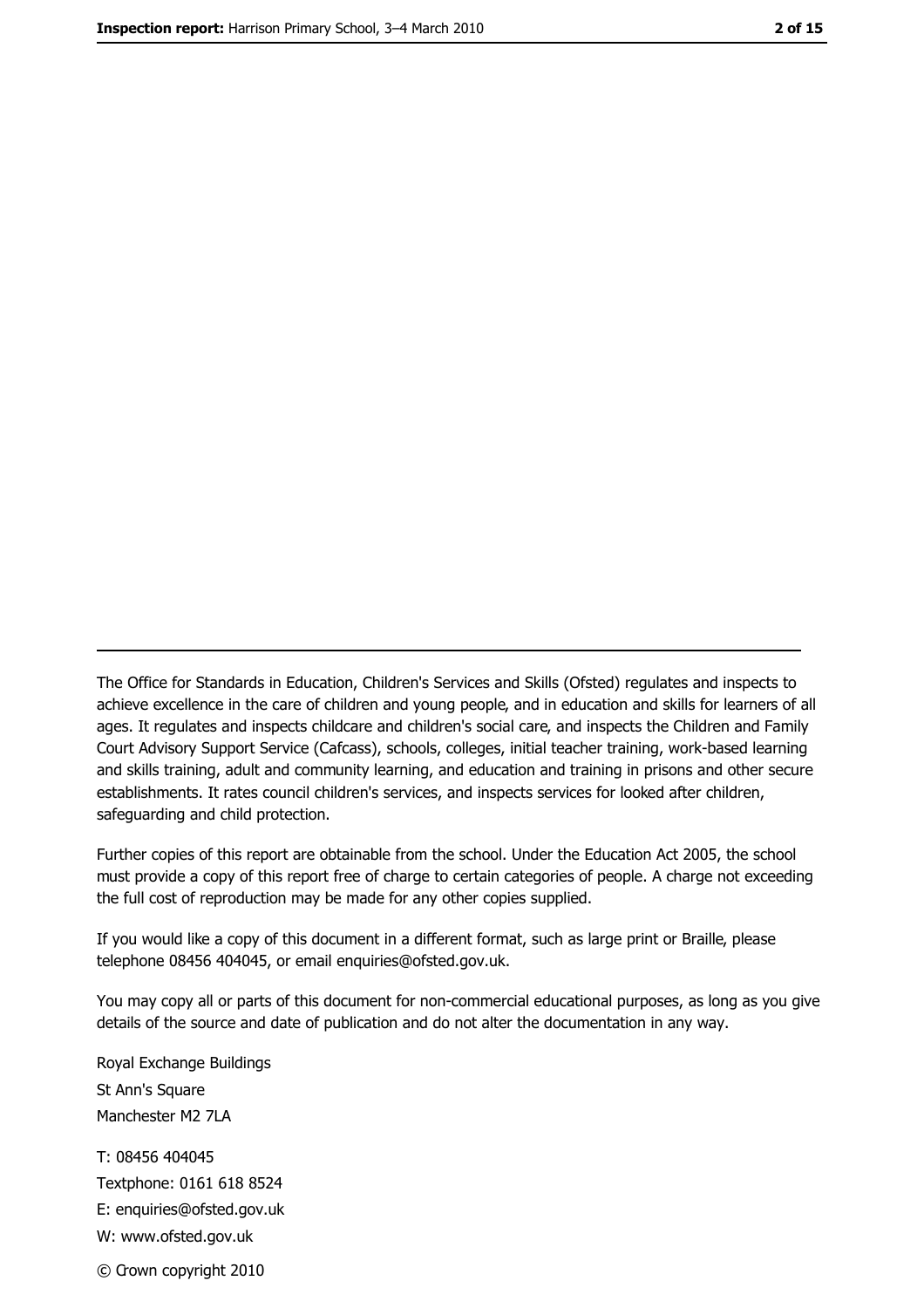# **Introduction**

This inspection was carried out by four additional inspectors. The inspectors visited 27 lessons and 20 teachers were observed. The inspectors also attended three assemblies, observed break and lunchtime activities and held meetings with governors, staff, pupils and parents. They looked at plans and policies, records of assessments and the tracking of pupils' progress. The provision and planning for pupils who are vulnerable or have special educational needs and/or disabilities were evaluated. In addition, 313 parental questionnaires, 60 staff questionnaires and 96 pupil questionnaires were analysed.

The inspection team reviewed many aspects of the school's work. It looked in detail at the following:

- the pupils' writing, including a focus on boys and able writers  $\blacksquare$
- the impact of actions taken to establish consistently good and better teaching  $\blacksquare$ across the school
- the degree to which the school has enhanced pupils' independent involvement in  $\blacksquare$ learning.

### **Information about the school**

This is a large three-form entry school. A below average proportion of pupils is in receipt of free school meals. Most pupils are from White British backgrounds. The number of pupils who join or leave the school other than at the usual times is above that normally expected. The proportion of pupils who have special educational needs and/or disabilities is broadly average. Such needs mainly feature communication difficulties. Children join the Early Years Foundation Stage in designated Reception classes. Among other awards, the school holds Investor in People and enhanced Healthy School status.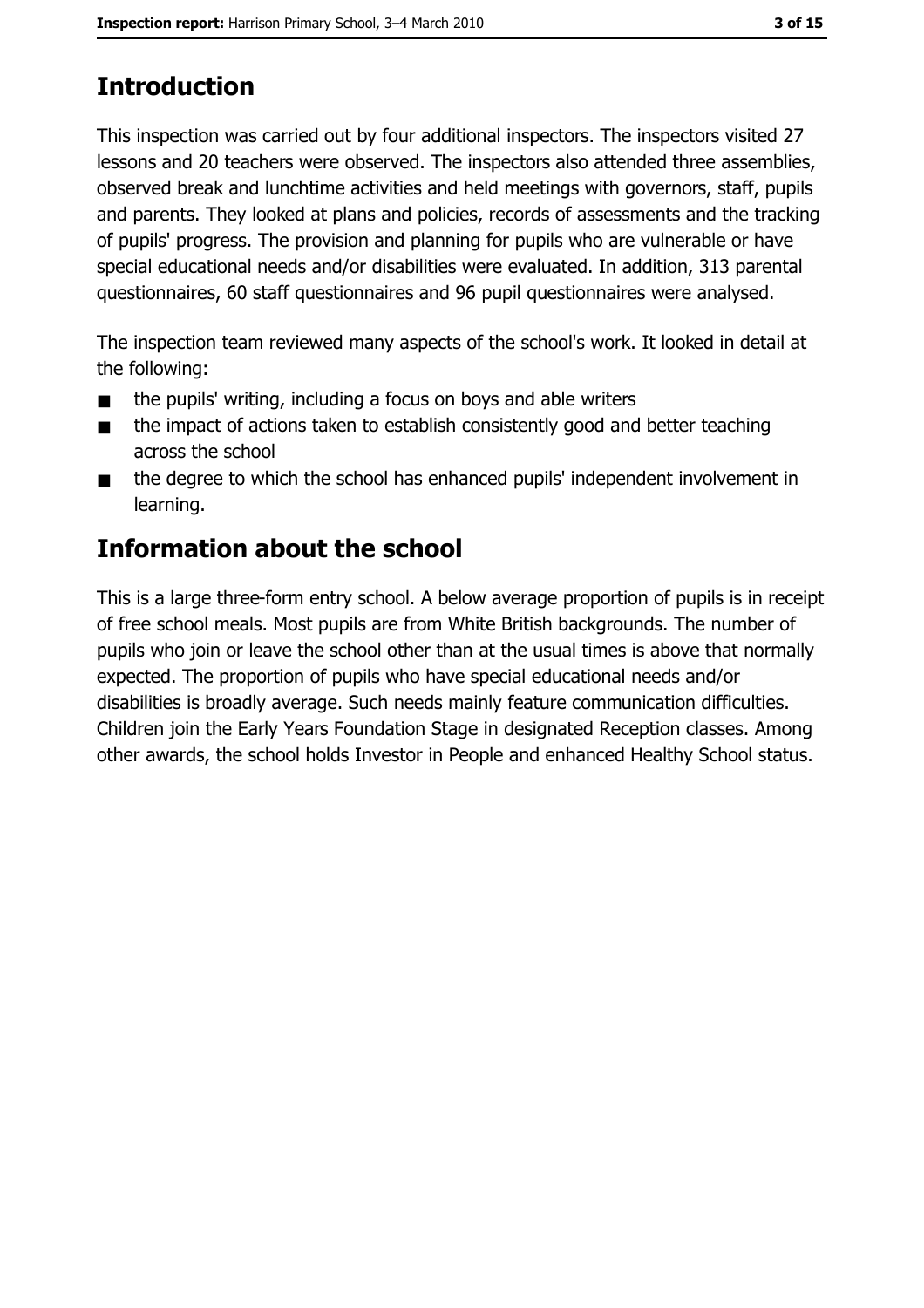## **Inspection judgements**

#### Overall effectiveness: how good is the school?

#### The school's capacity for sustained improvement

#### **Main findings**

Harrison is an outstanding school. It is a highly successful self-evaluating and inclusive learning community. The headteacher provides inspirational leadership and, with first-class support from staff and governors, ensures that decision making identifies the right priorities and is based on accurate up-to-date information. As a result, the school has been most successful in building on high standards of pupils' academic and personal achievement. These include marked improvements in the performance of more able pupils and boys, especially in writing, and in the quality of pupils' independent learning skills. These accomplishments show the school's excellent capacity to build on its considerable achievements into the future.

With very few exceptions, the parents and pupils interviewed acknowledged the outstanding all-round education provided by the school. The inspectors' findings fully support these very positive views, which alongside the pupils' excellent attendance and confidence reflect the outstanding partnership that parents share with the school. There is a noticeable sense of calm purpose across the school and the pupils' behaviour is exemplary. These features are all the more impressive given the presence of nearly 600 pupils and 50 adults. Staff present exemplary role models and provide high-quality care, guidance and support. This includes strong links with outside agencies and excellent safeguarding procedures, which further enhance the pupils' excellent attitudes and promote their great enjoyment of school.

The children's skills on entry broadly match those expected of children of this age. A supportive ethos of kindness and care help children to make a good start in the Reception Year. A quickening momentum of progress continues in a seamless way throughout the school. This is because pupils benefit from consistently good and better teaching and learning and, as they mature, increasingly contribute to their own success. By the end of Year 6, standards are very high in English, mathematics and science and have been consistently above average for a number of years. These standards represent outstanding achievement in relation to pupils' capabilities.

High expectations of work and behaviour, challenging questioning and developing pupils' ability to learn for themselves are key elements of the outstanding teaching and learning evident in the school. Such qualities, developed consistently across a range of excellent curricular learning opportunities, cumulatively contribute to the pupils' excellent achievements. Currently, in Reception classes, the development of learning from children's freely chosen activity is more developed indoors than outside. However, planned improvement of the Reception outdoor area is close to implementation. The teachers' oral feedback to pupils about their work, and their marking of pupils' writing in English, are of the highest quality. Marking in mathematics, although improved, is not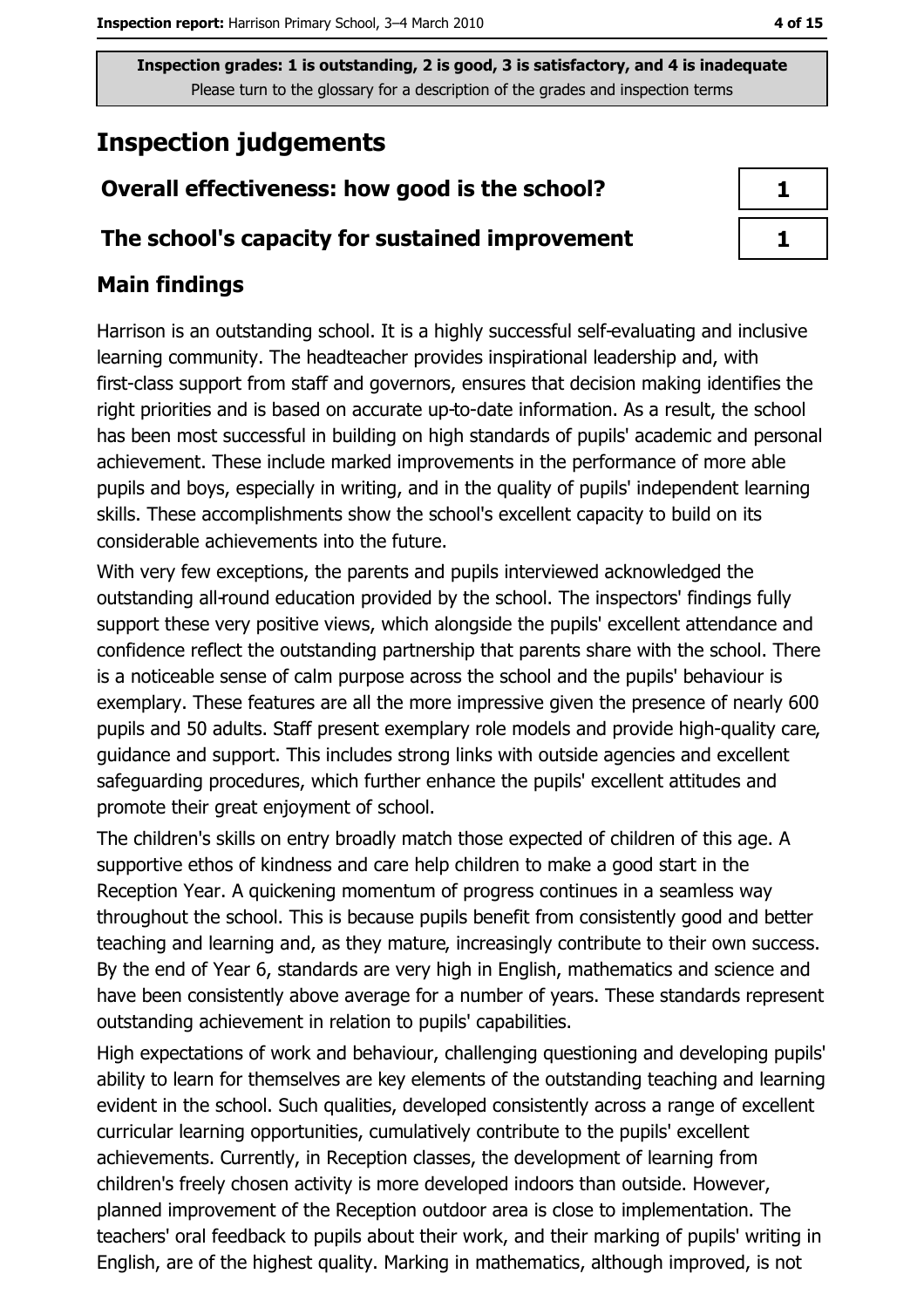yet as consistent in showing pupils how to improve.

#### What does the school need to do to improve further?

- Over the next two terms, to further support pupils in the progress they make teachers should:
	- enrich provision for children in the Reception classes so that they learn just as successfully outdoors as they do indoors
	- bring the consistency and quality of teachers' marking of pupils' work in mathematics, particularly advice about how to improve, to a level which matches the very high standard displayed in their writing books.

#### **Outcomes for individuals and groups of pupils**

Visits to classrooms confirmed that pupils, including those with special educational needs and/or disabilities and those of high ability, achieve exceedingly well and greatly enjoy their learning. Involving pupils in self-evaluation and in sharing ideas with their 'Talking Partners', is well established and enriches their progress, especially in speaking, listening and writing. Both strategies were seen in Year 6, when pupils showed an exceptional range of vocabulary as they discussed complex, compound and simple sentence structures. This impressive depth of pupils' understanding of words was also apparent in a lesson in Year 4, where pupils showed great maturity in using a thesaurus. Excellent progress in mathematics is also enriched by the pupils' developing understanding of the meaning of mathematical terms. For example, in Year 5, the pupils' understanding of 'symmetry' and 'minus' complemented their impressive numeracy skills. The current levels of pupils' attainment, seen in work in their books and impressively in their mature responses and application in lessons, are very high by the end of Year 6.

The behaviour of pupils in lessons and around the school is impeccable, with those who have planned support responding very positively. Every member of the school community has great respect for each other and is relaxed in each other's company. These qualities, alongside their very willing contributions in all aspects of school life, truly reflect their excellent spiritual, moral, social and cultural development. Despite its large size the school represents a happy, family community, yet is totally focused on learning. Pupils told inspectors that they feel very safe and greatly enjoy coming to school and these views were echoed consistently in their questionnaire responses and evident in lessons and playtimes. Pupils show a good understanding of healthy living, as befits their 'Healthy School' status. However, this is not always reflected in their choice of packed lunch. By the time they leave, the pupils' excellent academic and personal skills, systematically applied in 'real life' contexts as they progress through the school, have prepared them extremely well for the future.

 $\mathbf{1}$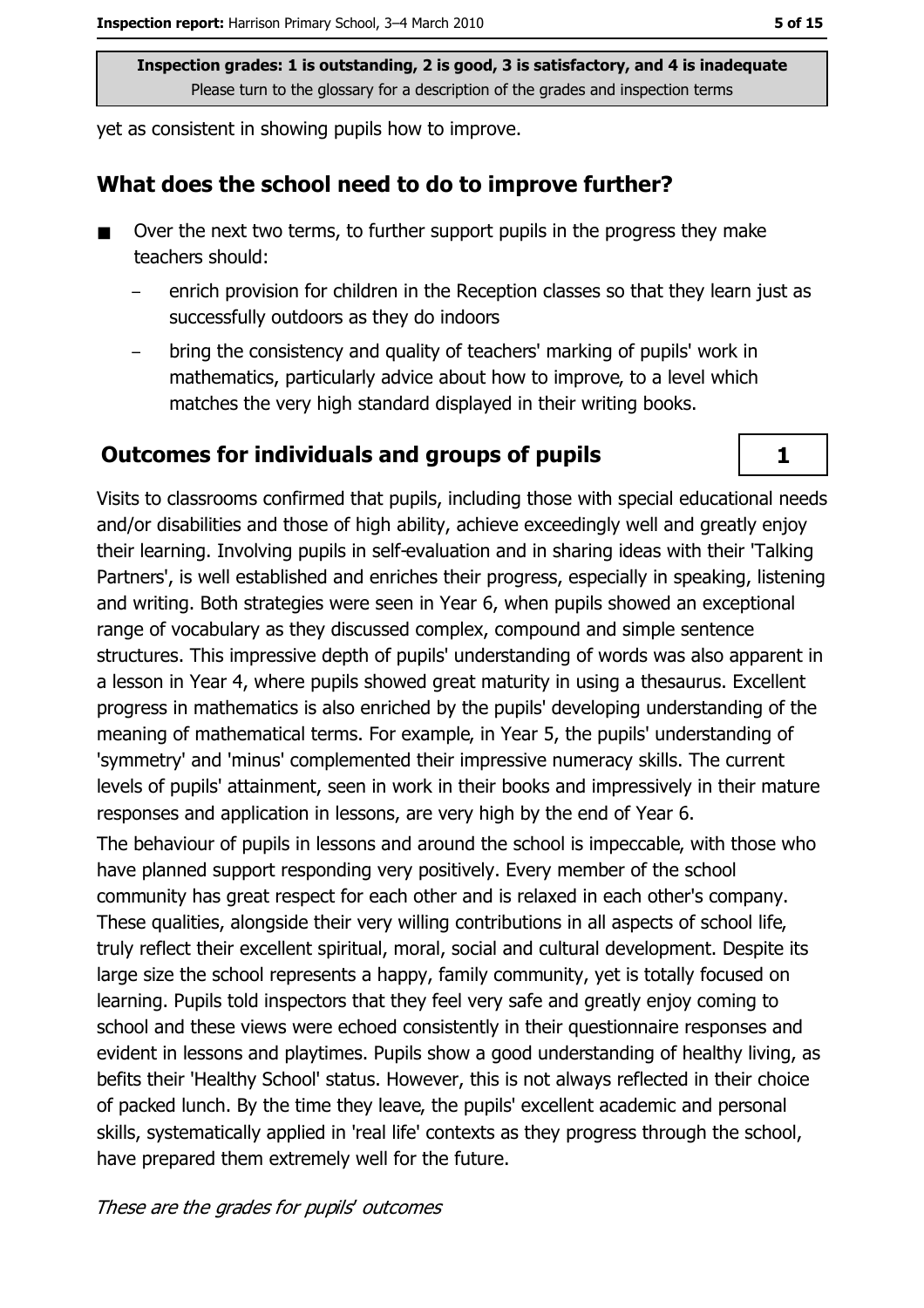| Pupils' achievement and the extent to which they enjoy their learning                                                     |              |  |
|---------------------------------------------------------------------------------------------------------------------------|--------------|--|
| Taking into account:<br>Pupils' attainment <sup>1</sup>                                                                   | 1            |  |
| The quality of pupils' learning and their progress                                                                        |              |  |
| The quality of learning for pupils with special educational needs and/or<br>disabilities and their progress               |              |  |
| The extent to which pupils feel safe                                                                                      | 1            |  |
| <b>Pupils' behaviour</b>                                                                                                  | 1            |  |
| The extent to which pupils adopt healthy lifestyles                                                                       | $\mathbf{2}$ |  |
| The extent to which pupils contribute to the school and wider community                                                   | 1            |  |
| The extent to which pupils develop workplace and other skills that will<br>contribute to their future economic well-being |              |  |
| Taking into account:<br>Pupils' attendance <sup>1</sup>                                                                   | 1            |  |
| The extent of pupils' spiritual, moral, social and cultural development                                                   |              |  |

#### How effective is the provision?

The very supportive and consistent quality of the teachers' and their assistants' engagement of pupils is impressive. Adults are constantly engaged in a dialogue with pupils about their learning and, consequently, pupils have an excellent understanding of the quality of their work and their targets for improvement. Other typical strengths evident throughout the school include strongly motivating the pupils through interesting challenges and by emphasising pupils' speaking, listening and vocabulary skills. These methods underpin most lessons. For example, in an outstanding numeracy lesson in Year 4 pupils were strongly encouraged, in pairs, to decide for themselves how to explore the relationship between multiplication and division. Marking is an exceptionally supportive feature in promoting pupils' writing, for example when guidance for writing accurate sentences known as 'non-negotiables' is followed by the pupils' own evaluations. These are then thoroughly developed by the teachers to present clear paths to improvement for the pupils. Although developing well, the teachers' marking of pupils' work in mathematics is less consistent in showing pupils precisely what they have to do to improve.

The curriculum is truly outstanding; the way subjects are seamlessly linked together is a significant strength. A clear example of this was seen in the pupils' enjoyment of the story of 'The Hungry Caterpillar' and in their understanding that this story can be read at different levels. They point out, for instance, that this story can be read as dealing with

 $1$  The grades for attainment and attendance are: 1 is high; 2 is above average; 3 is broadly average; and 4 is low.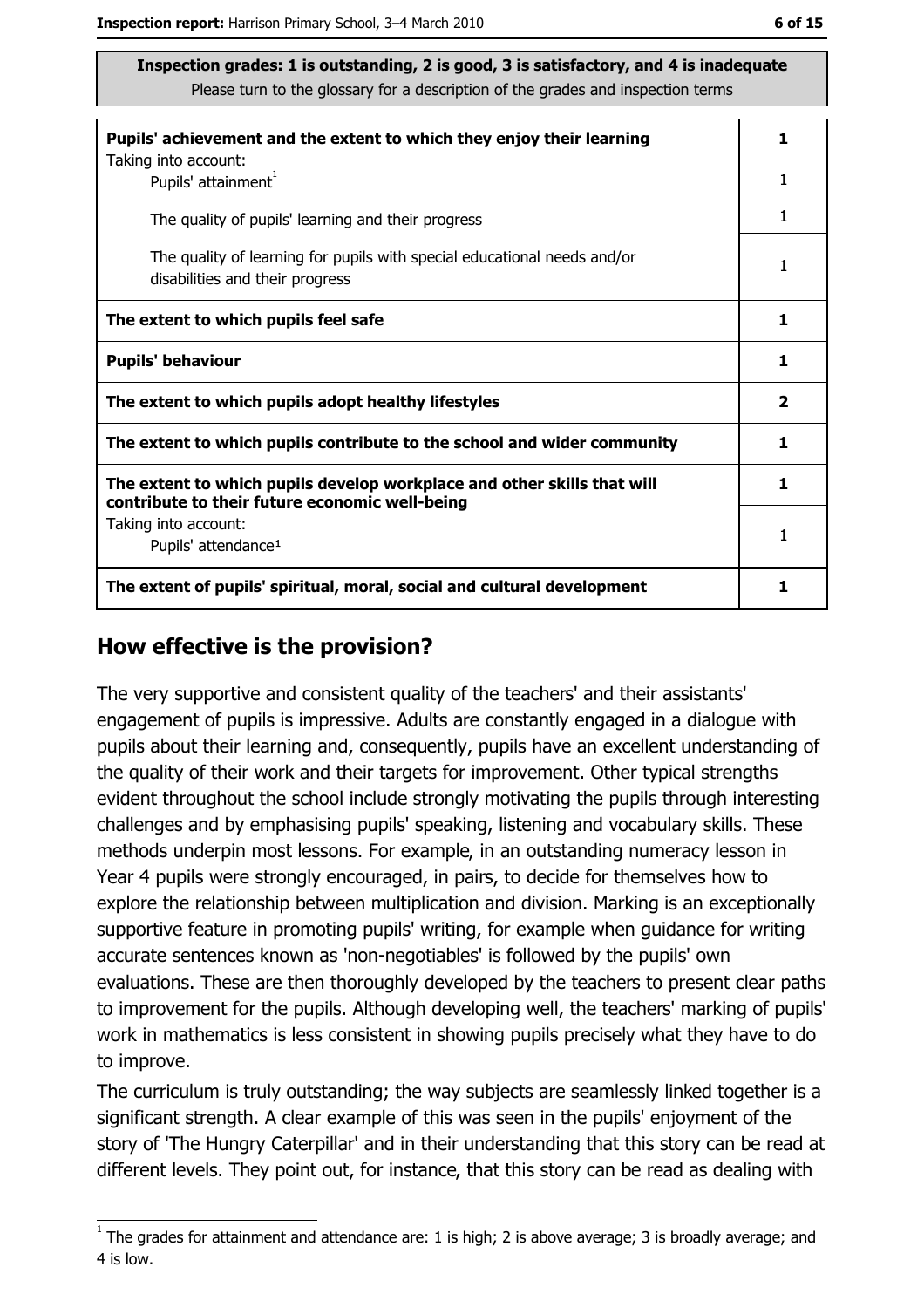famine. The curriculum meets the needs of all pupils by providing 'open-ended' investigative learning activities, often requiring the use of computers and which in science, for example, include specific opportunities for gifted and talented pupils. The curriculum is enriched by an excellent range of clubs, regular and stimulating visits out of school and by a significant number of memorable events. An example was the Christmas Performance, when close to a thousand people visited the school. Such events have a very beneficial impact on the pupils' personal development, sense of community and well-being.

Through excellent use of assessment staff have an in-depth knowledge of all the pupils, especially those who are vulnerable or have special educational needs and/or disabilities. A wide and effective range of different strategies are used to support pupils' differing needs, including their social and emotional development. The staff's diligence in including pupils equally into daily school routines is a significant strength. Similarly, their tenacity in working in an exemplary way with outside agencies, such as family support groups, further enhances the quality of the support available.

These are the grades for the quality of provision

| The quality of teaching                                                                                    |  |
|------------------------------------------------------------------------------------------------------------|--|
| Taking into account:<br>The use of assessment to support learning                                          |  |
| The extent to which the curriculum meets pupils' needs, including, where<br>relevant, through partnerships |  |
| The effectiveness of care, guidance and support                                                            |  |

#### How effective are leadership and management?

The headteacher has a clear and unwavering vision for her school, which is supported and implemented fully by all staff and governors. It has brought year-on-year improvement for a considerable time. There is an obvious sense of purpose that is underpinned by an excellent process of self-evaluation. All aspects of provision, but especially teaching and learning, are monitored very effectively by senior managers who not only secure high expectations, but provide supportive guidance on how to improve. Excellent attention is paid by staff at all levels to ensure equality of opportunity for all pupils and to eliminate discrimination across all aspects of the school's work. Their personal examples and work in training pupils to act as peer mentors, for example, reflect this high-quality provision. Governors are very thorough in meeting their statutory duties. Their diligence in supporting staff and holding the school to account ensures that pupils are fully safeguarded. Together, senior managers search for improvement and, as reflected in its 'Investor in People' status, are quick to utilise the wealth of staff skills available in the school. This is evident in the school's improved and now excellent promotion of community cohesion. The school lies at the heart of the community and given its size, its contributions through arts and music events, including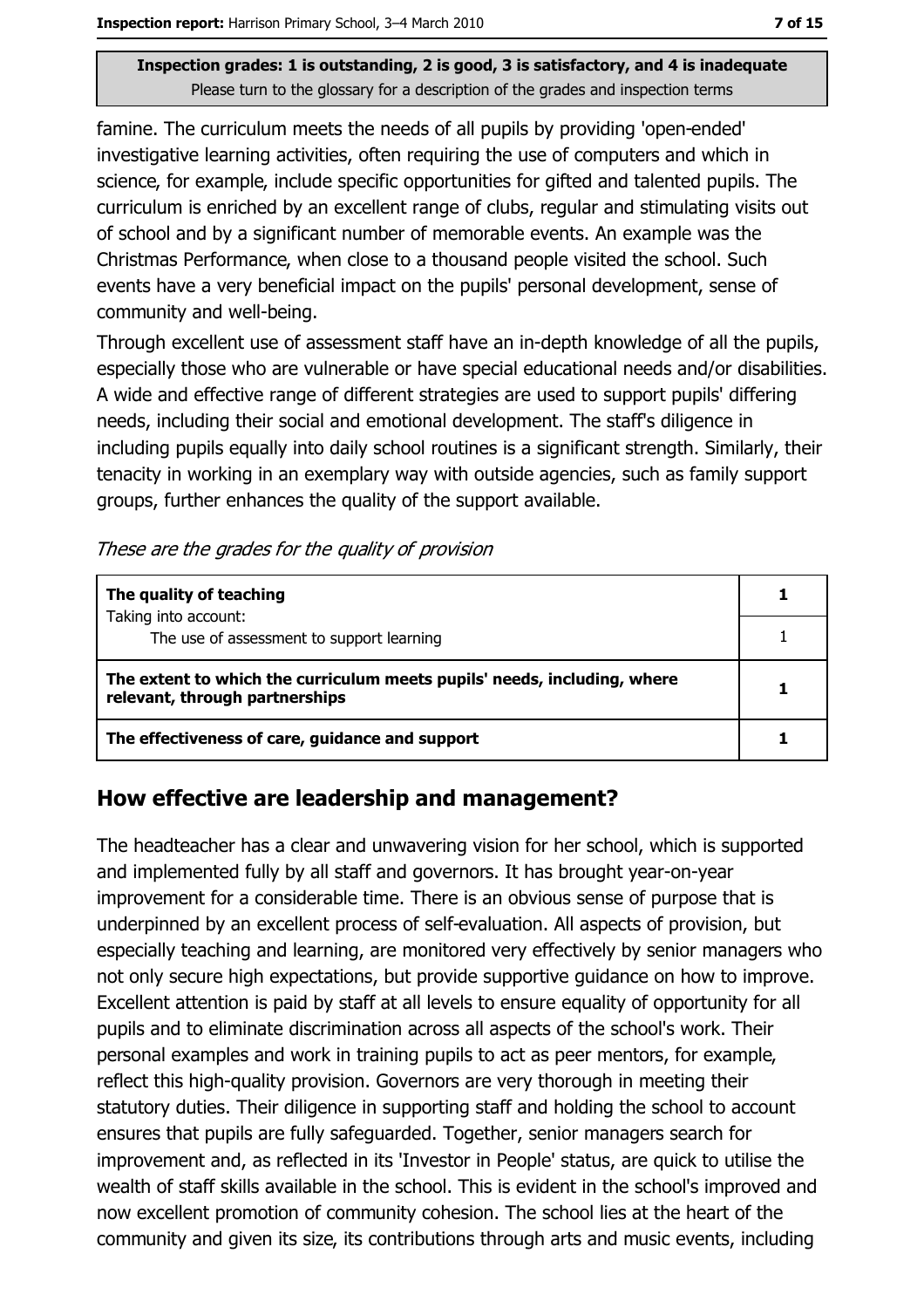the popular performances of the 'Steel Band', enrich the lives of a significant number of people in the locality. Strengths in school, local and global dimensions of community are accompanied by improving partnerships with culturally diverse schools in Birmingham and London, which promote the national dimension of community cohesion effectively.

These are the grades for leadership and management

| The effectiveness of leadership and management in embedding ambition and<br>driving improvement                                                                     | 1  |
|---------------------------------------------------------------------------------------------------------------------------------------------------------------------|----|
| Taking into account:<br>The leadership and management of teaching and learning                                                                                      | 1  |
| The effectiveness of the governing body in challenging and supporting the<br>school so that weaknesses are tackled decisively and statutory responsibilities<br>met | 1  |
| The effectiveness of the school's engagement with parents and carers                                                                                                | 1  |
| The effectiveness of partnerships in promoting learning and well-being                                                                                              | 1. |
| The effectiveness with which the school promotes equality of opportunity and<br>tackles discrimination                                                              | 1  |
| The effectiveness of safeguarding procedures                                                                                                                        | 1  |
| The effectiveness with which the school promotes community cohesion                                                                                                 | 1  |
| The effectiveness with which the school deploys resources to achieve<br>value for money                                                                             | 1  |

## **Early Years Foundation Stage**

Very close links with parents help the children make a good start in the Reception classes. Good teaching means that children develop their speech and social skills well and acquire a good understanding of words. Staff make a significant contribution to the children's education by ensuring that they enjoy school and know how to learn in a school community. These qualities form an important foundation for their future learning. Good leadership, which also includes effective safeguarding of the children's welfare, ensures that staff provide an appropriate balance between adult-led activities and those chosen by the children themselves. Children experience a good range of stimulating experiences. This is especially so indoors, including in designated role-play areas such as the 'Underwater World' and 'Mrs Rainbow's House', which bring great interest and relevance to the children's current learning within their 'water' theme. The outdoor learning space has a hard surface and lacks a covered area. Until the long-awaited renovations are completed, it presents a continuing challenge for the staff. Children generally learn well outdoors, for example in their physical development. However, their new learning, especially through links with curricular topics from their learning choices, is not always developed to best effect during outdoor activities.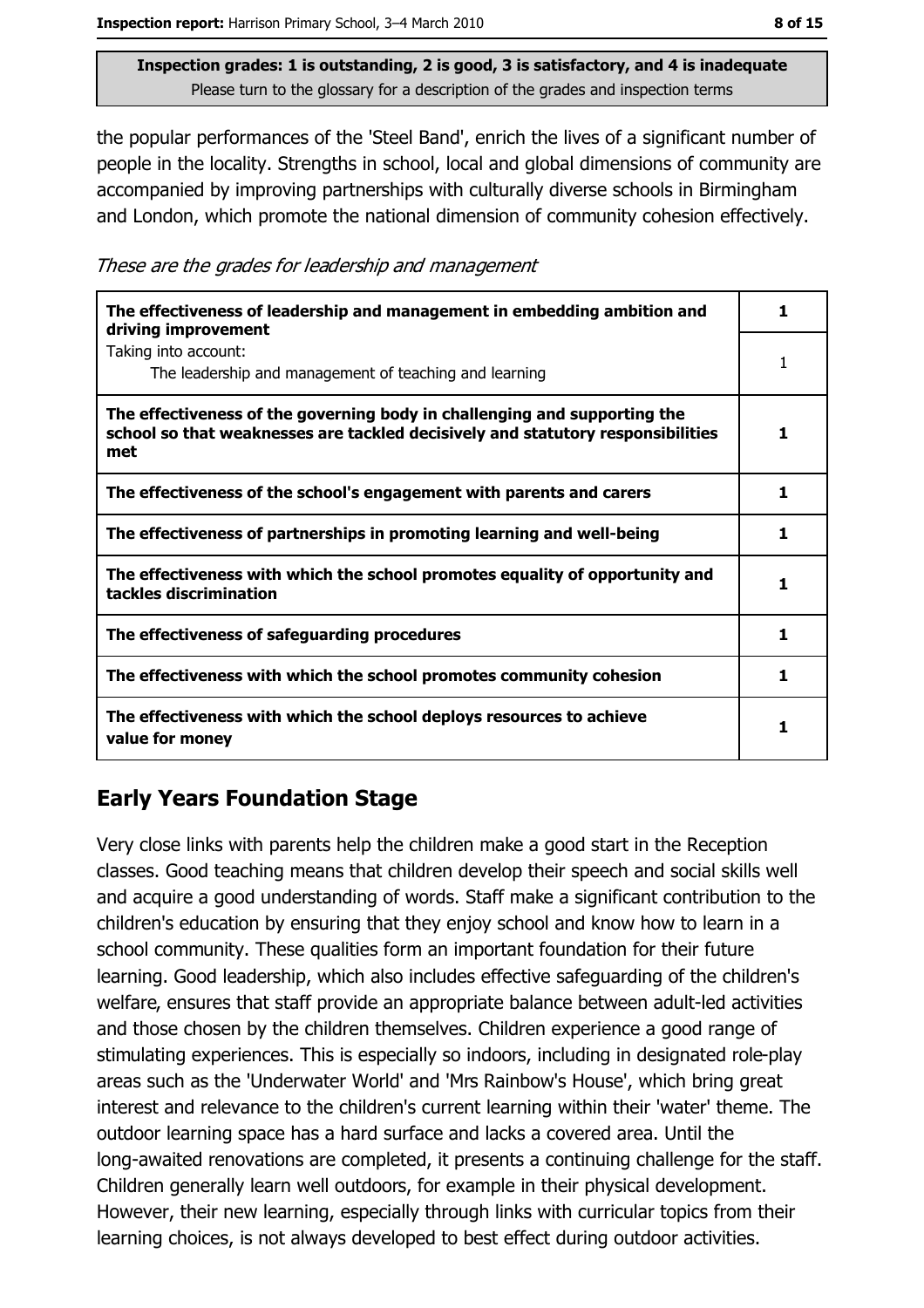| These are the grades for the Early Years Foundation Stage |  |  |
|-----------------------------------------------------------|--|--|
|-----------------------------------------------------------|--|--|

| <b>Overall effectiveness of the Early Years Foundation Stage</b>                             |               |
|----------------------------------------------------------------------------------------------|---------------|
| Taking into account:<br>Outcomes for children in the Early Years Foundation Stage            |               |
| The quality of provision in the Early Years Foundation Stage                                 |               |
| The effectiveness of leadership and management of the Early Years<br><b>Foundation Stage</b> | $\mathcal{P}$ |

#### **Views of parents and carers**

Responses to the Ofsted questionnaire reflected the positive views of the very large majority of parents. Additional written comments, mostly expressing full support of the school included: 'very happy with the school', and 'My child really enjoys all aspects of school life at Harrison Primary School. He has made excellent progress thanks to the dedication and teamwork of the staff.' A very small minority of parents raised concerns about how the school deals with unacceptable behaviour. A few others expressed concerns, including about how the school communicates with parents, but there was no consensus across these areas of disagreement. Inspectors examined these issues carefully. They concluded that the staff manage behaviour very effectively. Inspectors judge the school's regular school and class newsletters and its response to surveys of parental views, for example, to be clear examples of very good communication with parents.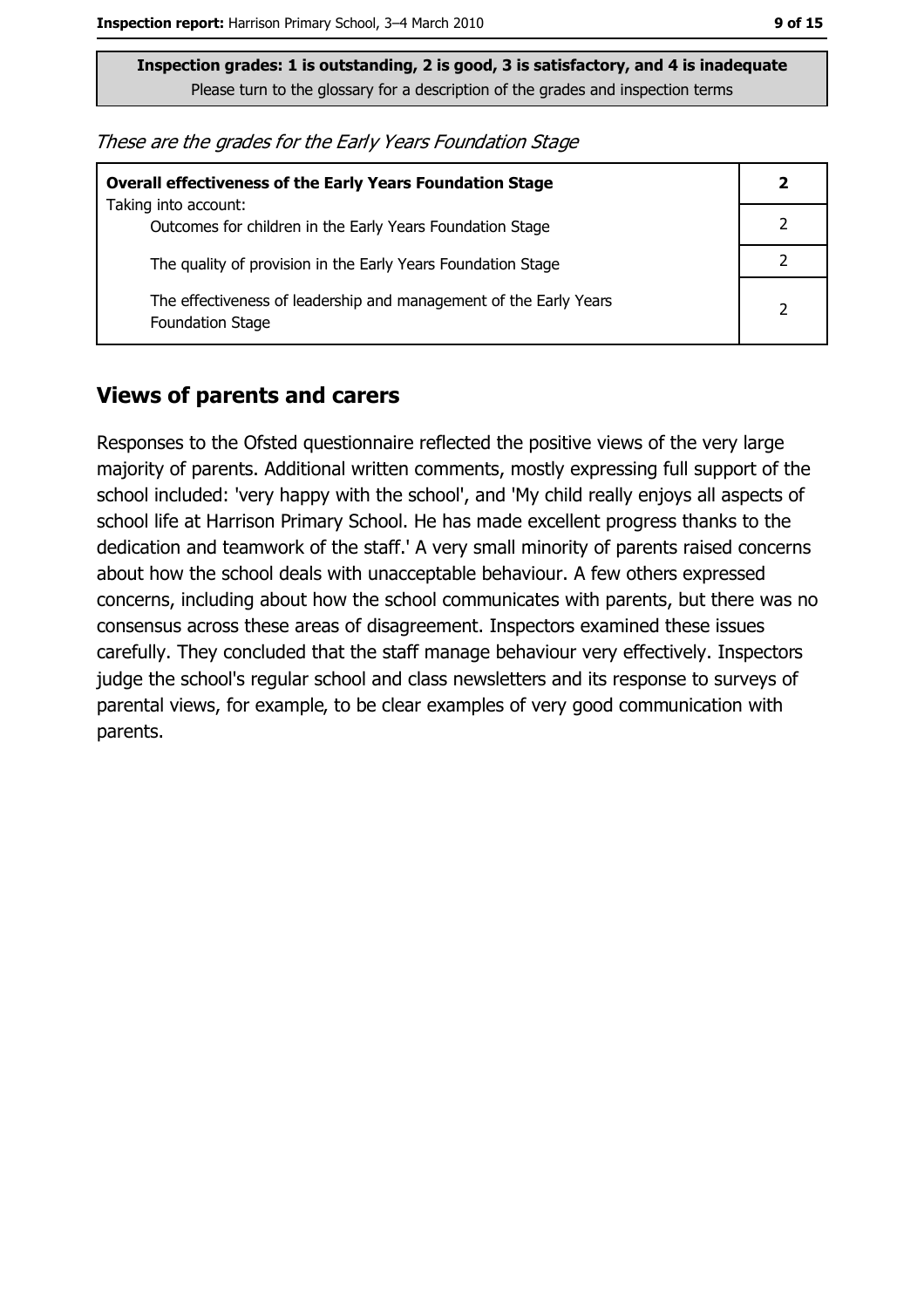#### Responses from parents and carers to Ofsted's questionnaire

Ofsted invited all the registered parents and carers of pupils registered at Harrison Primary School to complete a questionnaire about their views of the school.

In the questionnaire, parents and carers were asked to record how strongly they agreed with 13 statements about the school.

The inspection team received 313 completed questionnaires by the end of the on-site inspection. In total, there are 588 pupils registered at the school.

| <b>Statements</b>                                                                                                                                                                                                                                       | <b>Strongly</b><br><b>Agree</b> |               | <b>Agree</b> |               | <b>Disagree</b> |                |              | <b>Strongly</b><br>disagree |
|---------------------------------------------------------------------------------------------------------------------------------------------------------------------------------------------------------------------------------------------------------|---------------------------------|---------------|--------------|---------------|-----------------|----------------|--------------|-----------------------------|
|                                                                                                                                                                                                                                                         | <b>Total</b>                    | $\frac{1}{2}$ | <b>Total</b> | $\frac{0}{0}$ | <b>Total</b>    | $\frac{1}{2}$  | <b>Total</b> | $\frac{1}{2}$               |
| My child enjoys school                                                                                                                                                                                                                                  | 168                             | 54            | 136          | 44            | $\overline{7}$  | $\overline{2}$ | 0            | 0                           |
| The school keeps my child<br>safe                                                                                                                                                                                                                       | 179                             | 57            | 132          | 42            | $\overline{2}$  | 1              | 0            | $\mathbf 0$                 |
| The school informs me<br>about my child's progress                                                                                                                                                                                                      | 142                             | 45            | 157          | 50            | 14              | 5              | 0            | 0                           |
| My child is making enough<br>progress at this school                                                                                                                                                                                                    | 132                             | 42            | 167          | 53            | 10              | 3              | 1            | 0                           |
| The teaching is good at this<br>school                                                                                                                                                                                                                  | 160                             | 51            | 149          | 48            | $\overline{2}$  | $\mathbf{1}$   | 0            | 0                           |
| The school helps me to<br>support my child's learning                                                                                                                                                                                                   | 142                             | 45            | 166          | 53            | 3               | $\mathbf{1}$   | 1            | $\mathbf 0$                 |
| The school helps my child to<br>have a healthy lifestyle                                                                                                                                                                                                | 121                             | 39            | 176          | 56            | 13              | 4              | 0            | $\mathbf 0$                 |
| The school makes sure that<br>my child is well prepared for<br>the future (for example<br>changing year group,<br>changing school, and for<br>children who are finishing<br>school, entering further or<br>higher education, or<br>entering employment) | 126                             | 40            | 155          | 50            | 10              | 3              | $\mathbf{1}$ | $\mathbf 0$                 |
| The school meets my child's<br>particular needs                                                                                                                                                                                                         | 135                             | 43            | 160          | 51            | 11              | 4              | 3            | $\mathbf{1}$                |
| The school deals effectively<br>with unacceptable behaviour                                                                                                                                                                                             | 105                             | 34            | 162          | 52            | 28              | 9              | $\mathbf{1}$ | $\mathbf 0$                 |
| The school takes account of<br>my suggestions and<br>concerns                                                                                                                                                                                           | 95                              | 30            | 190          | 61            | 14              | 5              | 0            | $\bf{0}$                    |
| The school is led and<br>managed effectively                                                                                                                                                                                                            | 140                             | 45            | 157          | 50            | 5               | $\overline{2}$ | 3            | $\mathbf{1}$                |
| Overall, I am happy with my<br>child's experience at this<br>school                                                                                                                                                                                     | 169                             | 54            | 138          | 44            | $\overline{4}$  | $\mathbf{1}$   | $\mathbf{1}$ | $\mathbf 0$                 |

The table above summarises the responses that parents and carers made to each statement. The percentages indicate the proportion of parents and carers giving that response out of the total number of completed questionnaires. Where one or more parents and carers chose not to answer a particular question, the percentages will not add up to 100%.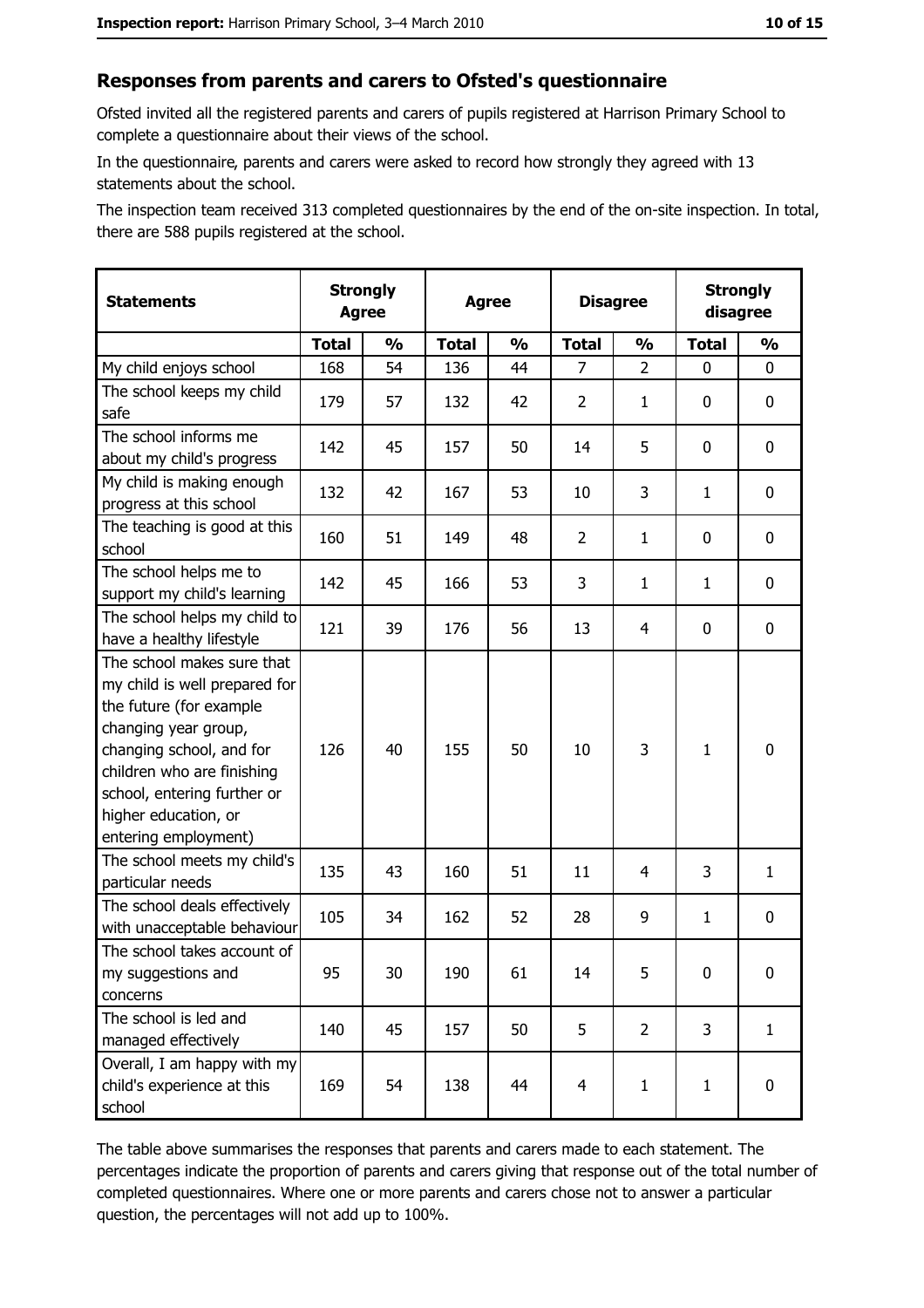# Glossary

| Grade   | <b>Judgement</b> | <b>Description</b>                                                                                                                                                                                                               |
|---------|------------------|----------------------------------------------------------------------------------------------------------------------------------------------------------------------------------------------------------------------------------|
| Grade 1 | Outstanding      | These features are highly effective. An oustanding<br>school provides exceptionally well for its pupils' needs.                                                                                                                  |
| Grade 2 | Good             | These are very positive features of a school. A school<br>that is good is serving its pupils well.                                                                                                                               |
| Grade 3 | Satisfactory     | These features are of reasonable quality. A satisfactory<br>school is providing adequately for its pupils.                                                                                                                       |
| Grade 4 | Inadequate       | These features are not of an acceptable standard. An<br>inadequate school needs to make significant<br>improvement in order to meet the needs of its pupils.<br>Ofsted inspectors will make further visits until it<br>improves. |

#### What inspection judgements mean

#### Overall effectiveness of schools inspected between September 2007 and July 2008

|                       | Overall effectiveness judgement (percentage of<br>schools) |      |                     |                   |  |
|-----------------------|------------------------------------------------------------|------|---------------------|-------------------|--|
| <b>Type of school</b> | <b>Outstanding</b>                                         | Good | <b>Satisfactory</b> | <b>Inadequate</b> |  |
| Nursery schools       | 39                                                         | 58   | 3                   | 0                 |  |
| Primary schools       | 13                                                         | 50   | 33                  | 4                 |  |
| Secondary schools     | 17                                                         | 40   | 34                  | 9                 |  |
| Sixth forms           | 18                                                         | 43   | 37                  | $\overline{2}$    |  |
| Special schools       | 26                                                         | 54   | 18                  | $\overline{2}$    |  |
| Pupil referral units  | 7                                                          | 55   | 30                  | 7                 |  |
| All schools           | 15                                                         | 49   | 32                  | 5                 |  |

New school inspection arrangements were introduced on 1 September 2009. This means that inspectors now make some additional judgements that were not made previously.

The data in the table above were reported in The Annual Report of Her Majesty's Chief Inspector of Education, Children's Services and Skills 2007/08.

Percentages are rounded and do not always add exactly to 100. Secondary school figures include those that have sixth forms, and sixth form figures include only the data specifically for sixth form inspection judgements.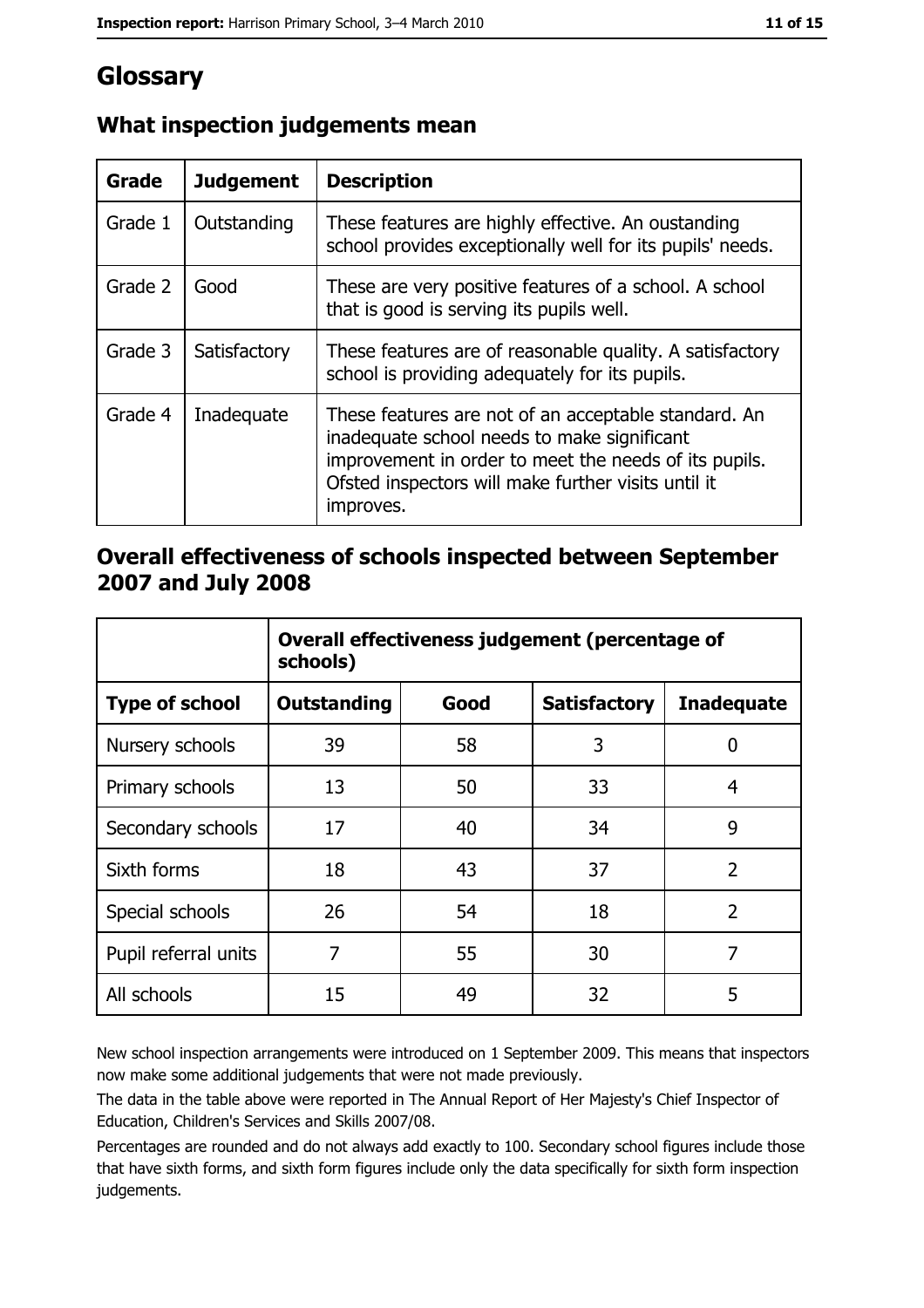## **Common terminology used by inspectors**

| Achievement:                  | the progress and success of a pupil in<br>their learning, development or training.                                                                                                                                                                                                                           |
|-------------------------------|--------------------------------------------------------------------------------------------------------------------------------------------------------------------------------------------------------------------------------------------------------------------------------------------------------------|
| Attainment:                   | the standard of the pupils' work shown by<br>test and examination results and in<br>lessons.                                                                                                                                                                                                                 |
| Capacity to improve:          | the proven ability of the school to<br>continue improving. Inspectors base this<br>judgement on what the school has<br>accomplished so far and on the quality of<br>its systems to maintain improvement.                                                                                                     |
| Leadership and management:    | the contribution of all the staff with<br>responsibilities, not just the headteacher,<br>to identifying priorities, directing and<br>motivating staff and running the school.                                                                                                                                |
| Learning:                     | how well pupils acquire knowledge,<br>develop their understanding, learn and<br>practise skills and are developing their<br>competence as learners.                                                                                                                                                          |
| <b>Overall effectiveness:</b> | inspectors form a judgement on a school's<br>overall effectiveness based on the findings<br>from their inspection of the school. The<br>following judgements, in particular,<br>influence what the overall effectiveness<br>judgement will be.                                                               |
|                               | The school's capacity for sustained<br>improvement.<br>Outcomes for individuals and groups<br>of pupils.<br>The quality of teaching.<br>The extent to which the curriculum<br>meets pupil's needs, including where<br>relevant, through partnerships.<br>The effectiveness of care, guidance<br>and support. |
| Progress:                     | the rate at which pupils are learning in<br>lessons and over longer periods of time. It<br>is often measured by comparing the<br>pupils' attainment at the end of a key<br>stage with their attainment when they<br>started.                                                                                 |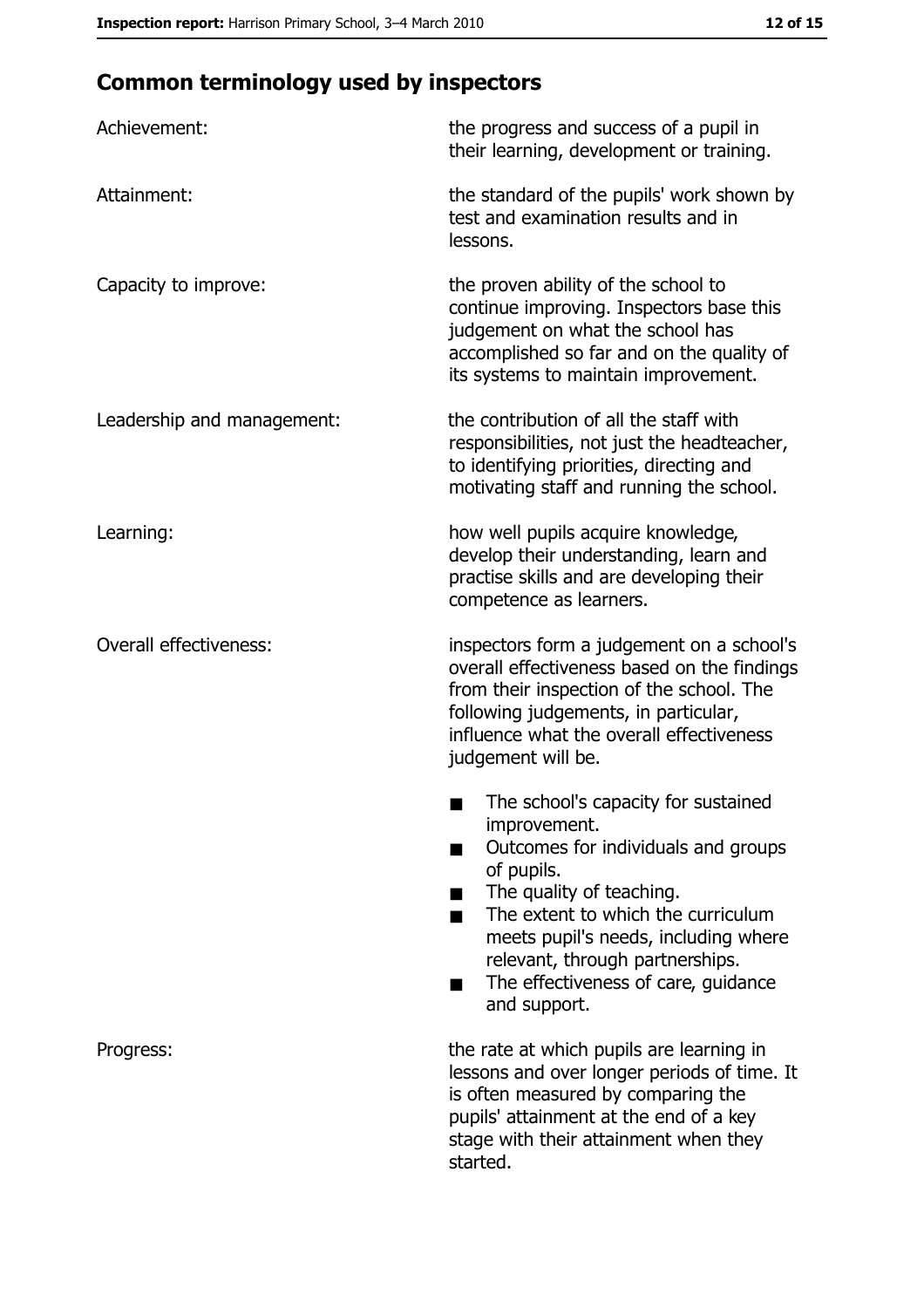This letter is provided for the school, parents and carers to share with their children. It describes Ofsted's main findings from the inspection of their school.



This letter is provided for the school, parents and carers to share with their children. It describes Ofsted's main findings from the inspection of their school. 5 March 2010 **Dear Pupils** Inspection of Harrison Primary School, Fareham, PO16 7EO

It was a privilege to visit your school and thank you for welcoming us so warmly. We were very impressed by many things, but especially by your excellent attitudes to school. We have no hesitation in agreeing with you, and with many of your parents, that Harrison Primary School is an outstanding school.

These are the other things we liked.

- You make excellent progress because the teachers help you to become very good  $\blacksquare$ at learning for yourselves and with each other. As a result, standards are much better than those found in most other schools.
- You really enjoy school and benefit from an excellent range of interesting and often  $\blacksquare$ practical learning activities.
- You behave extremely well, take great pride in your school and make excellent  $\blacksquare$ contributions to school activities and to the local and wider communities.
- You clearly enjoy coming to school and attend very regularly. These features reflect  $\blacksquare$ the way the teachers and their assistants work very closely with your parents.
- The staff also work very effectively with outside specialists to get you support when  $\blacksquare$ you need it. You clearly feel very safe at school because the staff look after you exceedingly well.
- $\blacksquare$ Your headteacher, senior staff and governors lead and manage the school extremely successfully.

Even the best of schools can improve and so we have asked your headteacher, staff and governors to further develop these aspects.

- Help those of you in Reception classes to learn just as successfully outdoors as you  $\blacksquare$ do indoors.
- Make sure that teachers' marking of your work in mathematics is as consistently helpful in showing you how to improve as it so clearly is in English.

Yours sincerely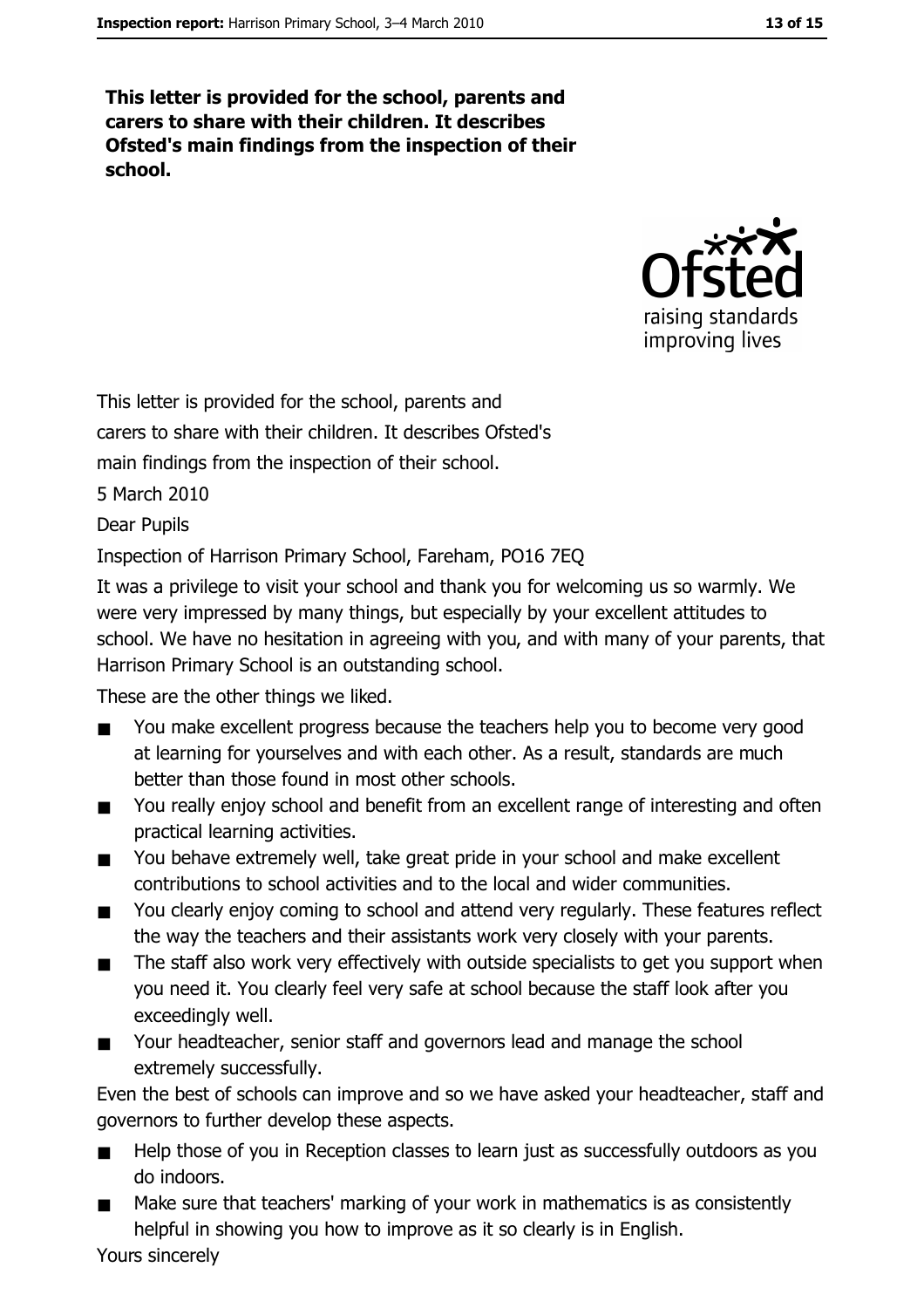Alex Baxter Lead inspector